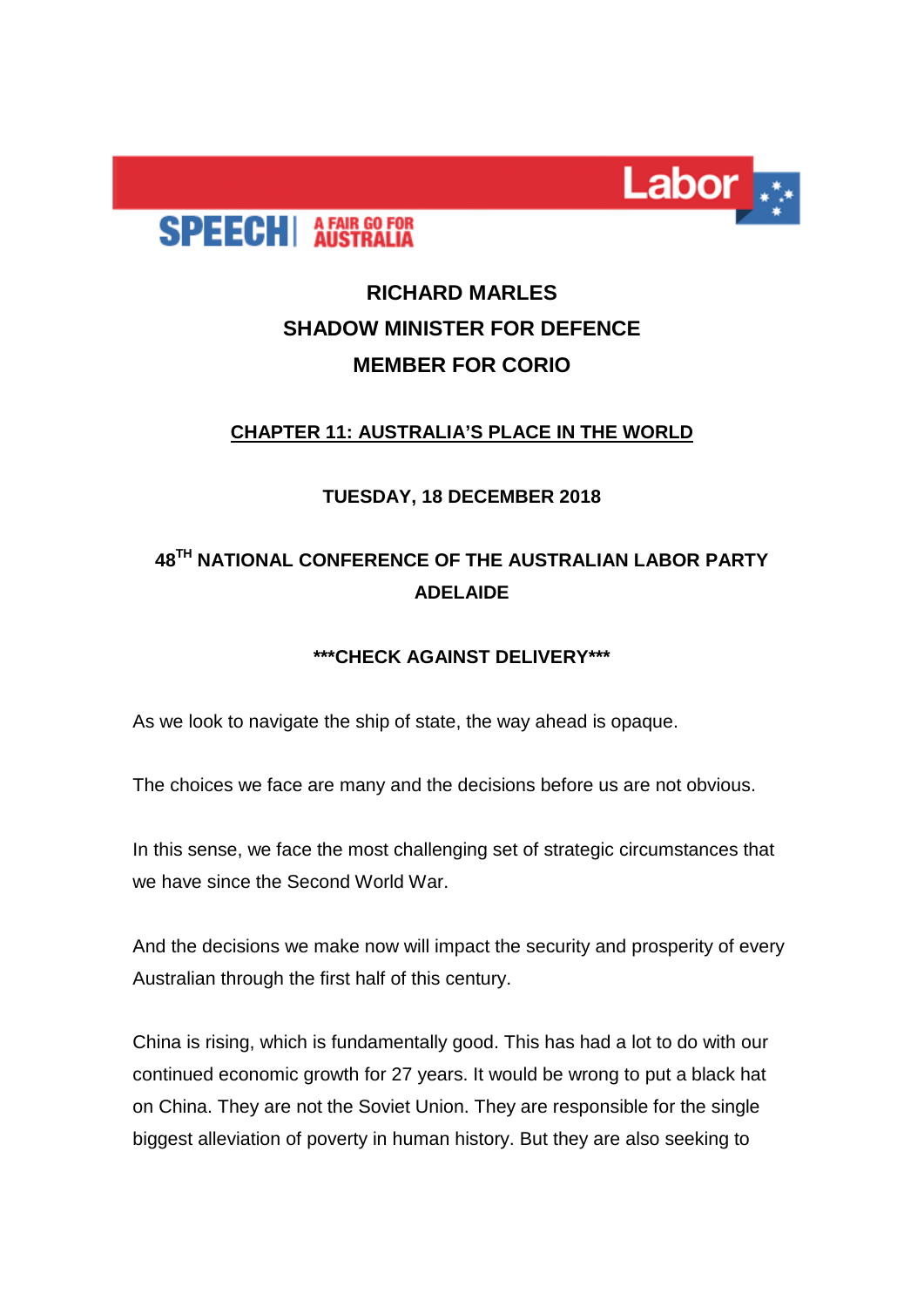reshape a global, rules-based order which has underpinned our prosperity for more than 70 years.

The US remains our key alliance partner, and our shared commitment to this global, rules-based order makes the Alliance more relevant today than it has ever been, irrespective of who is the President or the Prime Minister of our countries. And yet the American withdrawal from the Trans Pacific Partnership – a bipartisan position in the US – inevitably raises questions about America's role in East Asia.

So how we reconcile these relationships and those of other friends like India, Japan and the countries of ASEAN will greatly impact our future.

Because our strategic circumstances are challenging we cannot afford to be passive. It is not so simple as to say that the world happens to us. We are not a superpower but we are not without power. There is the room to shape our future if we can develop the leadership side of our international personality.

This starts by living up to the role that is expected of us by the world. We need to have a voice in East Asia. We are a key player in South East Asia. And we need to be a leader – albeit a listening leader – in the Pacific.

Under a Shorten Labor Government we will have a transformational view of the Pacific that will place it front and centre of our world view and one which places at its heart the welfare and the prosperity of the Pacific's 10 million people.

Developing the leadership side of our international personality also means asking the foundational questions about who we are as a country and what we seek to be in the world.

The aspiration to develop an Australian defence industry, for example, cannot be meaningfully pursued without a strategic rationale for it and such a rationale has its basis in these questions.